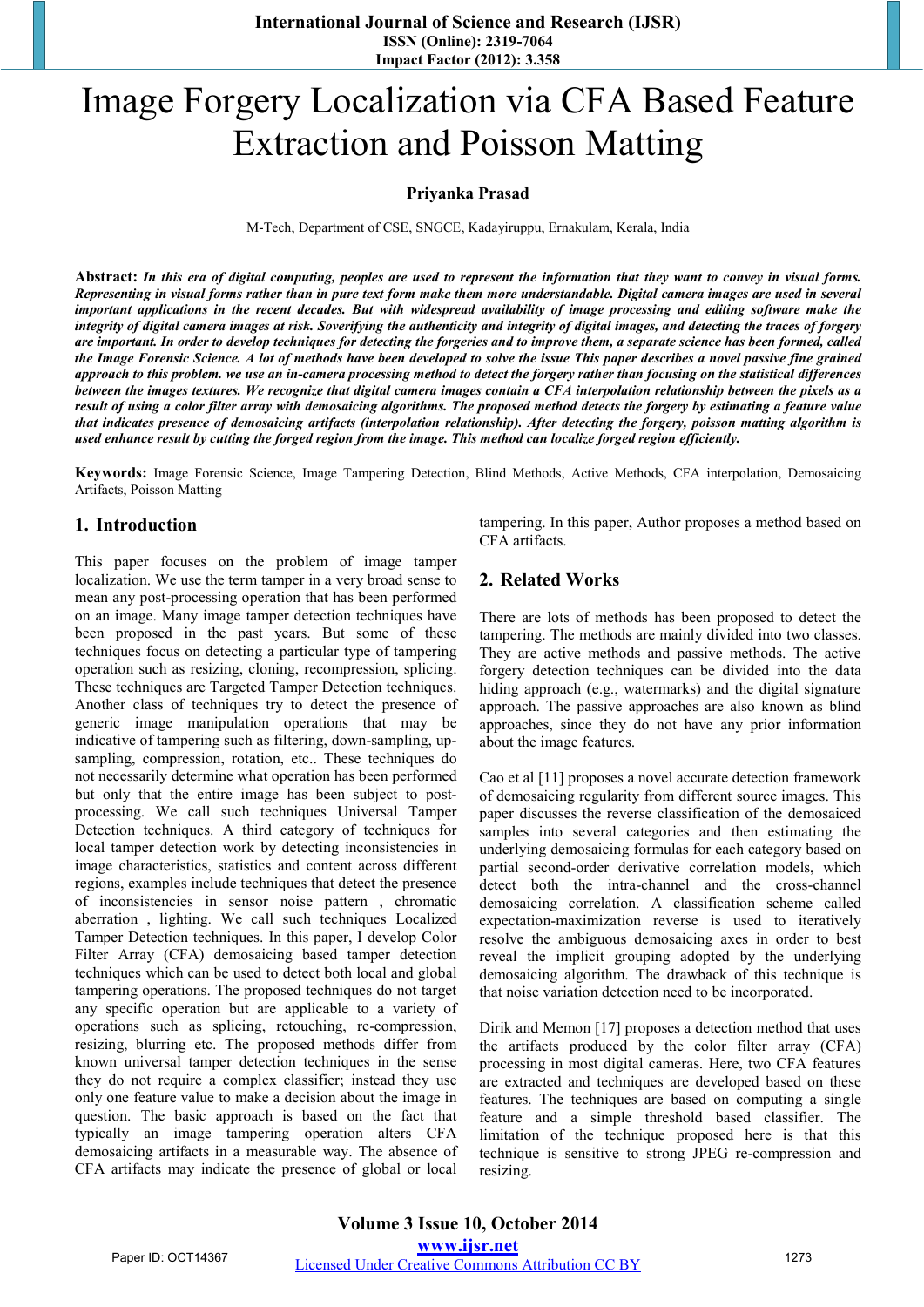## **International Journal of Science and Research (IJSR) ISSN (Online): 2319-7064 Impact Factor (2012): 3.358**

Mahdian and Saic proposed in [20], forgery detection techniques, where the image noise in consistencies are considered for the detection of traces of tampering. A segmentation method that detects changes in noise level is proposed here. A commonly used tool to conceal the traces of tampering is the addition of locally random noise to the altered image regions. The noise degradation is the main reason for the failure of many active or passive image forgery detection methods. Usually, the amount of noise is uniform across the entire authentic image. Adding locally random noise may create inconsistencies in the image's noise. Therefore, the tampering can be found by the detection of various noise levels inan image may signify. The technique proposed in this paper is capable of dividing an investigated image into various partitions with homogenous noise levels. The local noise estimation is based on tiling the high pass wavelet coefficients at the highest resolution with non-overlapping blocks. The noise standard deviation of each block is estimated using the widely used median-based method. The standard deviation of noise is used as the homogeneity condition to segment the investigated image into several homogenous sub-regions. This method can be used as a supplementary along with other blind forgery detection tasks, but the limitation is that the method fails whenever the degradation of noise is very small.

Gallagher and Chen [21] introduce a concept based on the demosaicing features. Rather than focusing on the statistical differences between the image textures, the feature of images from digital cameras are recognized to contain traces of resampling as a result of using a color filter array with demosaicing algorithms. Here the estimation of the actual demosaicing parameters is not necessarily considered; rather, detection of the presence of demosaicing is taken into consideration. The in camera processing (rather than the image content) distinguishes the digital camera photographs from computer graphics. The presence of demosaicing is a checklist being used in this detection algorithm. The drawback is that if a malicious computer animator wishing to add an element of realism to her computer graphic images could simply insert a software module to simulate the effect of color filter array sampling and then apply demosaicing. Here this algorithm might fail, and therefore this type of algorithm is not an effective way to deal with such attacks.

Z. Lin, J. He, X. Tang [24] proposed a method for Fast, automatic and fine-grained tampering detection in JPEG image via DCT coefficient analysis. The method is based on the DQ effect. The DQ effect is the exhibition of periodic peaks and valleys in the histograms of the discrete cosine transform (DCT)coefficients in forged JPEG images .The main advantage of this method is that it can produce finegrained output of the forgery region at the scale of  $8 \times 8$ image blocks. The other four advantages of our algorithm, namely automatic tampered region determination, resistent to different kinds of forgery techniques in the tampered region, abil- ity to work without full decompression and fast detection speed, make our algorithm very attractive. Main drawback of this approach is that the estimation of quantization from only the underlying DCT coefficients is both computationally nontrivial, and prone to some estimation error, which leads to vulnerabilities in the forensic analysis. They tried to use the inconsistency to locate the tampered region. However, the average detection rate both in image level and region level are below 65%; and their method are sensitive to the estimation of the period.

In [9], Hany Farid proposes a technique to detect whether the part of an image was initially compressed at a lower quality than the rest of the image, which is applicable to images of high and low quality as well as resolution. This concept mainly depends upon the following basis. When creating a digital forgery, for example, when compositing one person's head onto another person's body. If these images were originally of different JPEG compression quality, then the digital composite may contain a trace of the original compression qualities, where the above approach comes into existence. The drawback of this method is that the complexity of the analysis is very high. Another limitation is that it is only effective when the tampered region is of lower quality than the image into which it was inserted. The main advantage of this approach is that it is effective on lowquality images and can detect relatively small regions that have been altered. And the approach does not require that the image be cropped in order to detect blocking inconsistencies. In addition, this approach can detect local tampering unlike the global approach which can only detect an overall crop and re-compression.

In [1] Tiziano Bianchi, Alessia De Rosa, and Alessandro Piva proposed a method namely improved DCT coefficient analysis for forgery localization in JPEG images. This method discriminates between original and forged regions in JPEG images, under the assumption that the former are doubly compressed while the latter are singly compressed. Main benefit of this approach is the significant improvement of the accuracy of the probability map estimation and consequently of the algorithm performance and unlike previous method it provide a probability map .Main drawback is that it is fine grained with a scale of only  $8 \times 8$ blocks. This method work only in the presence of aligned double JPEG compression,

In [5], Alin C. Popescu and Hany Farid assumed that image tampering would involve resampling. They proposed approaches to detect periodicity of correlations introduced by resampling. Here authors describe a technique fo detecting traces of digital tampering in the complete absence of any form of digital watermark or signature. This approach works on the assumption that although digital forgeries may leave no visual clues of having been tampered with, they may, nevertheless, alter the underlying statistics of an image.In order to create a convincing match, it is often necessary to re-size, rotate, or stretch portions of the images. This process requires re-sampling the original image onto a new sampling lattice. Although this re-sampling is often imperceptible, it introduces specific correlations into the image, which when detected can be used as evidence of digital tampering. This technique is able to detect a broad range of re-sampling rates, and is reasonably robust to simple counter attacks. But, this technique is not able to uniquely identify the specific resampling amount, as different re-samplings will manifest themselves with similar periodic patterns. They have only described how linear or cubic interpolation can be detected. However, they did not give enough real examples for tampered region localization.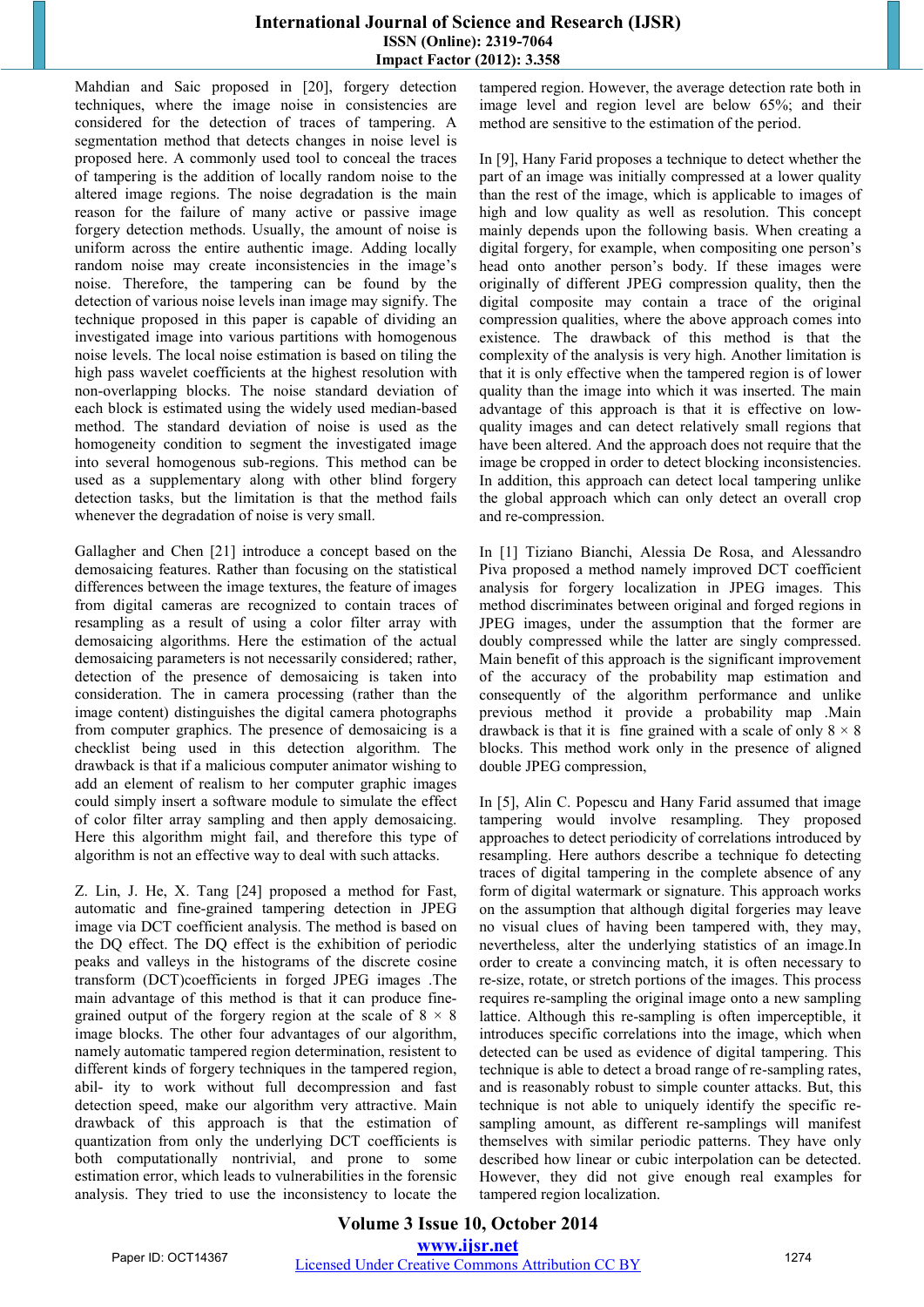#### **International Journal of Science and Research (IJSR) ISSN (Online): 2319-7064 Impact Factor (2012): 3.358**

Jia et al [14] proposed a method to remove a particular region of interest. In this paper, the problem of natural image matting is formulated as one of solving Poisson equations with the matte gradient field. The approach, called Poisson matting, has the following advantages. First, the matte is directly reconstructed from a continuous matte gradient field by solving Poisson equations using boundary information from a user supplied trimap. Second, by interactively manipulating the matte gradient field using a number of filtering tools, the user can further improve Poisson matting results locally the desired output is obtained. The modified local result is seamlessly integrated into the final result. The limitation is that when the foreground and background colors are very similar, the matting equation becomes illconditioned, in which case the underlying structure of the matte cannot be easily distinguished from noise, background or foreground. The second difficulty arises when the matte gradient estimated in global Poisson matting largely biases the true values, so that small regions need to be processed for local refinements in local Poisson matting, which increases user interaction. Last, when the matte gradients are highly interweaved with the gradients of the foreground and background within a very small region. Effective user interaction is an issue in this difficult situation.

# **3. Proposed Algorithm**

In order to overcome the demerits of existing passive forgery detection, a passive method based on demosaicing artifacts has been developed. The proposed algorithm has four major stages. They are feature extraction, forgery detection, probability map generation and poisson matting (shown in fig 1).The first stage feature extraction calculates a new feature value that indicates the presence of CFA artifacts. The second stage forgery detection checks the feature value extracted to detect the forgery. If forgery is detected in the second stage, third stage produces a map in which the probability of each block to be forged is noted. The last stage removes the forged area with the aid of the probability map.



**Figure 1:** Work Flow of Proposed Algorithm

#### **3.1 Feature Extraction**

Feature extraction is the first step. Here we are using an in camera processing method to calculate the feature value. We are using the demosaicing (CFA interpolation) process. Usually when taking images using digital cameras, it does not capture all three RGB components of a pixel, it only captures one of the three according to the filter array used. Commonly used filter array is Bayer's filter (shown in fig 2).



After capturing the image, it looks like mosaic floor. To create the actual image, camera does demosaicing. In demosaicing, cameras find the remaining components of each pixel by interpolatingnear-neighbour values. The green channel is considered during the feature extraction because in bayer's filter the numbers of green pixels are upsampled by a factor of 2.So green channel is used for feature extraction to make the results accurate.

| -- | -- | ٠ |
|----|----|---|

**Figure 3:** Green Channel

In Fig 3. *A* represents the acquired green pixels and *I* represents the interpolated green pixels. Here we are using a bayer filter of order 2x2(fig 4) that means for each 2x2 block we are calculating the feature value rather than calculating one feature value for entire image .

**Figure 4:** 2x2 bayer filter

Let us suppose  $s(x,y)$  is the image. The prediction error is calculated as:

*--------------(1)* 

Where  $K_{u,v}$  the interpolation kernel.

In order to make the method content independent, we calculate the local weighted variance of the prediction error as:

$$
\sigma_e^2(x, y) = \frac{1}{c} \Big[ \Big( \sum_{i, j = -K}^{K} \alpha_{ij} e^2(x + i, y + j) \Big) - (\mu_e)^2 \Big] \quad \text{---}(2)
$$

Where  $\alpha_{ij}$  are suitable weights,  $\mu_e = \sum_{i,j=-k}^{K} \alpha_{ij}$  e(x+i,y+i) is a local weighted mean of the prediction error and c=1-= $\sum_{i,j=-k}^{K}$  $\alpha_{ij}^2$  is a scale factor that makes the estimatorunbiased, i.e.,  $E[\sigma_e^2(x,y)]$ =var [e(x;,y)]for each pixel class.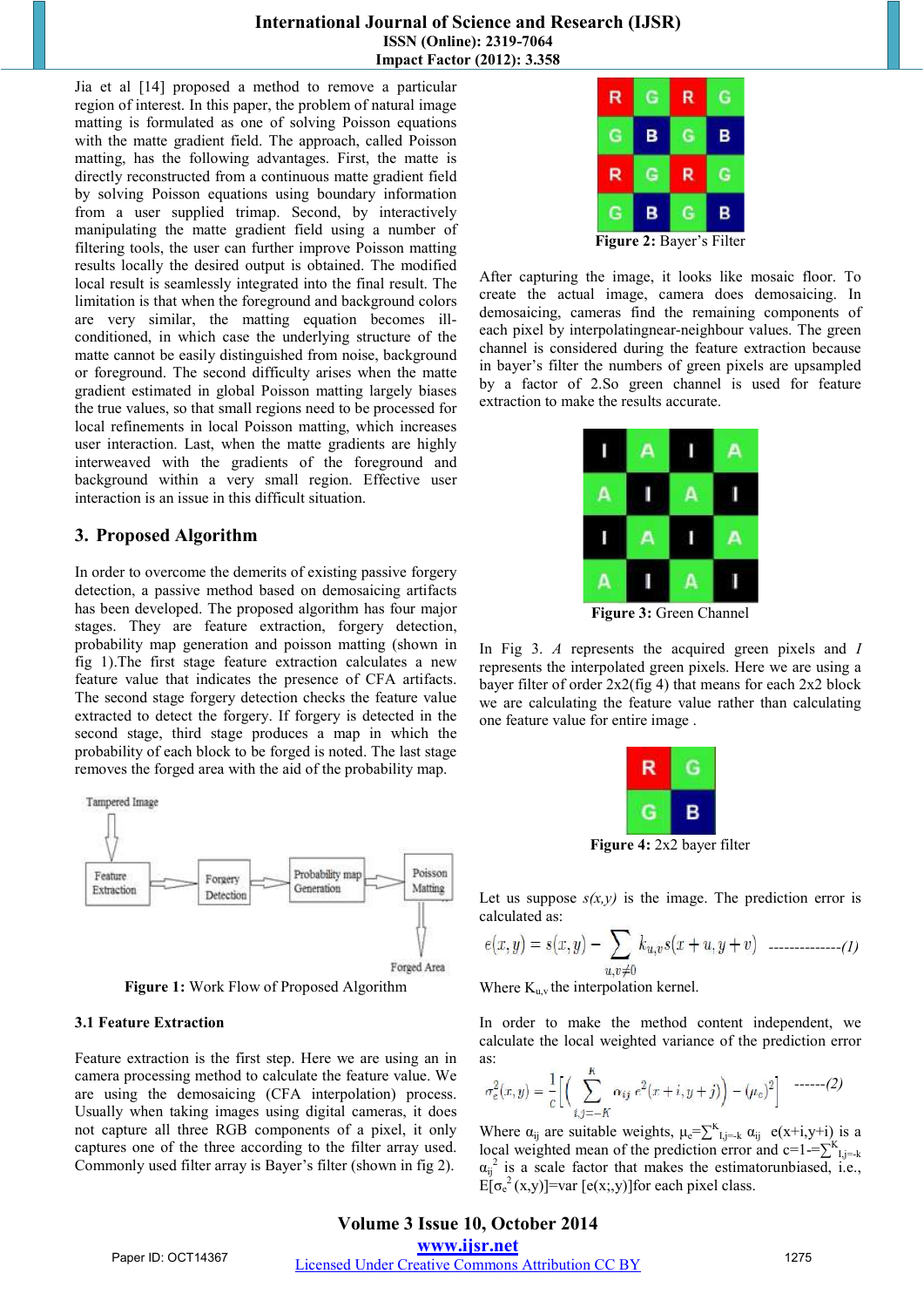The feature value L for block is given as:

$$
\mathbf{L}(k,l) = \log \left[ \frac{GM_A(k,l)}{GM_I(k,l)} \right]
$$

where  $GM_A(k,l)GM_I(k,l)$  is the geometric mean of the where  $GM_A(k,l)GM_I$  (k,l) is the geometric mean of the variance of prediction errors at interpolated pixel positions and whereas  $GM<sub>A</sub>(k,l)$  is similarly defined for the acquired pixels.

#### **A. Forgery Detection**

Forgery is detected by checking the value of proposed feature. For an untampered image, the histogram of feature is and whereas  $GM_A(k,l)$  is similarly defined for the acquired<br>pixels.<br>**A. Forgery Detection**<br>Forgery is detected by checking the value of proposed<br>feature. For an untampered image, the histogram of feature is<br>a guassian distr mixture of guassians (fig 5.)



Usually in case of forgery the local variance of the prediction error of acquired pixels is higher than that of pixels. Otherwise, if image is forged, the value of feature L is of feature(tampered image)<br>than than that interpolated<br>higher than that of interpolated

#### **B. Probability Map Generation**

Third step is the probability map generation. The map indicates the probability of each 2x2 block of the image to be forged. By Assuming the priori probability to be forged and not forged is ½, we get posterior probability of being an original block by exploiting Baye's theorem. by Assuming the priori probability to be forged and ed is  $\frac{1}{2}$ , we get posterior probability of being and block by exploiting Baye's theorem.<br>**son Matting** refers to the process of extracting foreground object image.

# **C. Poisson Matting**

positive.

Matting refers to the process of extracting foreground object from an image. Matting is an important task in image and video editing. Matting tasks usually produces a "matte" that can be used to separate foreground from the background in a given image. Matte can also used to combine a given foreground on a different background to produce new plausible image. An image is a composite of foreground and background. Hence each pixels intensity is a linear combination of a foreground and background that can be written as: editing. Matting tasks usually produces a "matte" that used to separate foreground from the background in a image. Matte can also used to combine a given bound on a different background to produce new ble image. An image i

$$
I_i = \alpha_i * F_i + (1 - \alpha_i) * B_i \qquad \qquad (4)
$$

In matting equation all quantities on the right of the equation are unknown. Thus for a color image we have 7 unknowns and 3 equations. Hence this problem is severely underare unknown. Thus for a color image we have 7 unknowns and 3 equations. Hence this problem is severely under constrained. So a rough segmentation of foreground and background is required to extract a good matte. This segmentation can be in form of trimap or scribbles.

from the tampered image by providing a trimap. Here the trimap indicates the definitely forged and definitely not forged part. At stage of poisson matting, user should provide the trimap to extract the forged part if any. Trimap can be generated by using the probability map which sh shows the probability of each block to be forged.

Poisson matting algorithm takes trimap and tampered image as input. By solving the poisson equations we can remove the forged part. Global poisson matting is used



Figure 6: Boundary Condition For Poisson Matting

As shown in Fig7,  $\Omega_F$ ,  $\Omega_B$ and  $\Omega$  are defined as "definitely" forged", "definitely not forged" and "unknown" regions respectively. For each pixel  $p = (x, y)$  in the image, *Ip* is its intensity, *Fp* and *Bp* are the foreground and background intensity respectively. Let *Np*  be the set of its 4 neighbours.  $\partial\Omega = \{p \in \Omega_F \cup \Omega_B \mid N_p \cap \Omega \neq \emptyset\}$  is the exterior boundary of  $Ω$ . To recover the matte in the unknown region  $Ω$  given an approximate  $(F − B)$  and image gradient  $\nabla I$ , we minimize the following variational problem:

$$
\alpha^* = \underset{\alpha}{\operatorname{arg\,min}} \int \int_{p \in \Omega} ||\nabla \alpha_p - \frac{1}{F_p - B_p} \nabla I_p||^2 dp \qquad \qquad \text{---(5)}
$$

The associated Poisson equation with the same boundary condition is:

$$
\Delta \alpha = div(\frac{\nabla I}{F - B})
$$
\n<sup>(6)</sup>

Where  $\Delta = (\partial^2/\partial x^2 + \partial^2/\partial y^2)$  and *div* are Laplacian and Divergence operators respectively.

Global Poisson matting is an iterative optimization process:

**1.** (*F −B*) **initialization** Absolute values of *F* and *B* are not necessary, since (*F −B*) provides enough information to determine the matte. Initially, for each pixel  $p$  in  $\Omega$ ,  $Fp$  and *Bp* are approximated by corresponding the nearest forged pixel in Ω*F* and not forged pixel in Ω*B*. Then, the constructed  $(F - B)$  image is smoothed by a Gaussian filter to suppress significant changes due to noise and inaccurate estimation of *F* and *B*.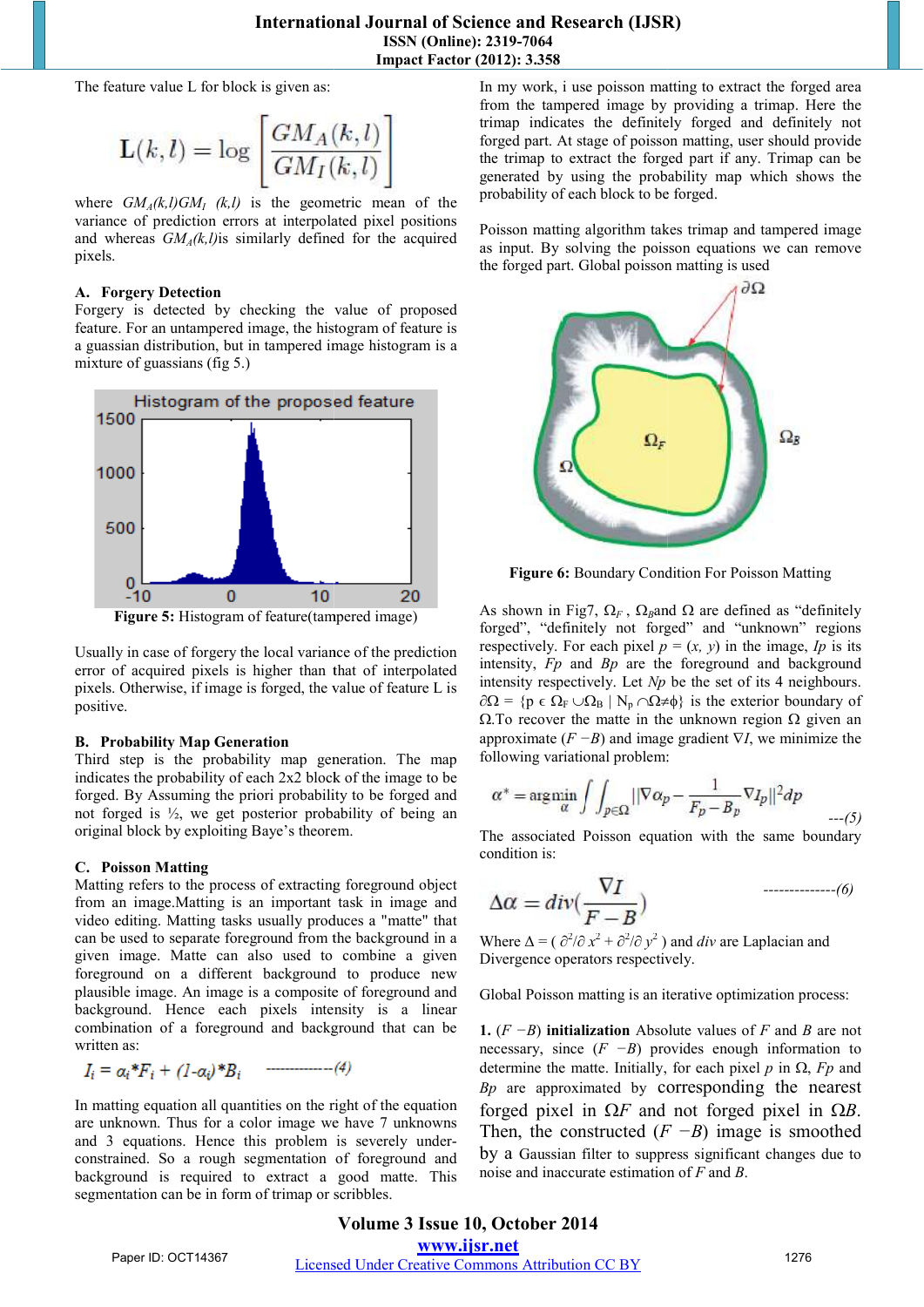## **International Journal of Science and Research (IJSR) ISSN (Online): 2319-7064 Impact Factor (2012): 3.358**

**2.**  $\alpha$  **reconstruction**  $\alpha$  is reconstructed by solving Poisson equation(6) using the current (*F −B*) and ∇ *I*.

**3.** *F,B* **refinement** Let  $\Omega^+$ <sub>*F*</sub> = *{p*  $\epsilon \Omega$ *|ap* >0.95*, Ip*  $\approx$  *Fp}*. The condition  $\alpha p > 0.95$  and  $I_p \approx F_p$  guarantee that the pixels in condition  $\alpha p > 0.95$  and  $Ip \approx Fp$  guarantee that the pixels in  $\Omega + F$  are mostly forged. Similarly, let  $\Omega^+_{\ \ B} = \{p \in \Omega | \alpha p \le 0.05, p \le 0.05, p \le 0.05, p \le 0.05, p \le 0.05, p \le 0.05, p \le 0.05, p \le 0.05, p \le 0.05, p \le 0.05, p \le 0$ *Ip* ≈*Bp*<sup>}</sup>. Here, *Fp*, *Bp* and *Ip* represent the color vectors at  $Ip \approx Bp$ . Here,  $Fp$ ,  $Bp$  and  $Ip$  represent the color vectors at pixel  $p$ . We update  $Fp$  and  $Bp$  according to the color of the nearest pixels in Ω*F∪*Ω<sup>+</sup>*F* and in Ω*B∪*Ω<sup>+</sup>*B*, respectively. A Gaussian filter is also applied to smooth  $(F - B)$ .

We iterate the above steps 2 and 3 until change in the We iterate the above steps 2 and 3 until change in the matting results is sufficiently small or both  $\Omega^+ F$  and  $\Omega^+ B$ are empty in step 3. Typically, only a few iterations are needed. In each iteration, the selection of  $\Omega^+ F$  and  $\Omega^+ B$  has needed. In each iteration, the selection of  $\Omega^+ F$  and  $\Omega^+ B$  has little error, which guarantees that more accurate colors in these two regions are further propagated into less accurate neighboring pixels. Global Poisson matting works well in scenes with a smooth foreground and background.

# **4. Results**

All cameras are equipped with bayer filter, so the method work on all camera captured images. To make the result fine grained we use a bayer filter of order 2x2.The method work well on copy-move and splicing forged images.



**Figure 7:** Forgery Detection

In fig 7, bright areas of map indicate high probability of presence of demosaicing artifacts, whereas dark areas indicate low probability of presence of demosaicing artifacts. Here the histogram is a mixture of gaussians, so the image is forged.



**Figure 8:** Trimap

Figure 8 shows the trimap. For generating this trimap user should set definitely forged and not forged region in image. should set definitely forged and not forged region in image.<br>In this, black coloured area .In this, black coloured area represents the definitely not forged area, white coloured area represents the definitely forged area and grey coloured area represents the unknown regions where the poisson matting should apply.



**Figure 9:** Forged Area

Fig 9 shows forged area. This is the output of poisson matting.



**Figure 10:** Image after Removing Forged Part